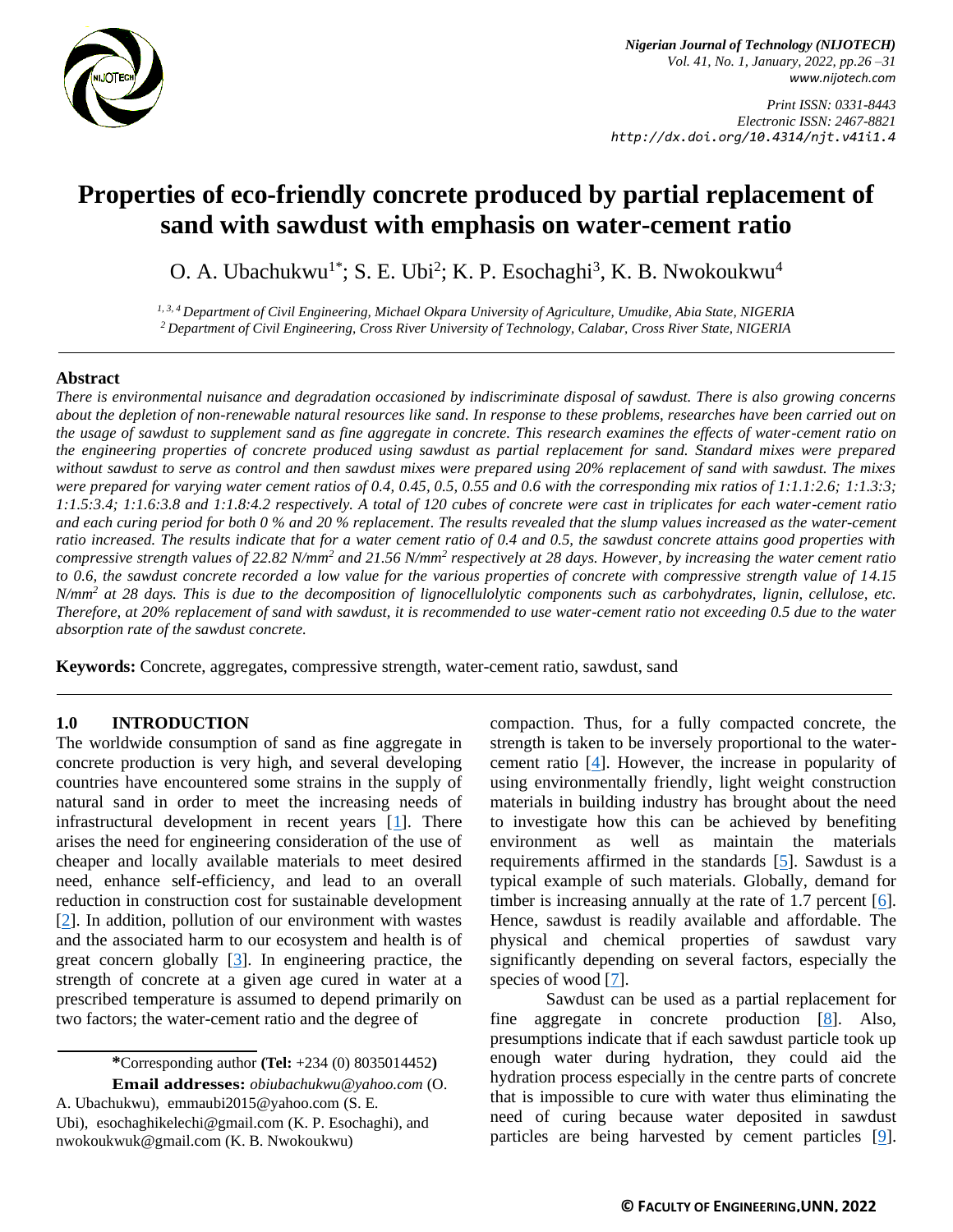According to Olugbenga *et al* [\[10\]](#page-4-9), the presence of tannin in sawdust acts as retarder, adversely affecting cube strength. Though, as the percentage sawdust content increases in the mix, the compressive strength decreases.

Concrete develops its strength by hydration of the cement and additives to form a complex series of hydrates. The initial hydration fixes the cement particles into a weak structure surrounded by a water-filled space, where the initial water-cement ratio is high, the resulting pore structure within the hydrates is interconnected and the resulting concrete has low strength, high penetrability and low durability [\[11\]](#page-4-10). Concrete gradually changes from a workable mixture into an artificial stone as a result of hydration process. This hydration process has a lot to do with the quantity of water and cement in the concrete [\[12\]](#page-4-11). Some researchers have reported on the effect of watercement ratio on properties of concrete. [\[13\]](#page-4-12) reported that reduction in water-cement ratio increased the compressive strength of concrete by 34.4%, while [\[14\]](#page-5-0) posited that the higher the water-cement ratio, the greater the compressive strength of concrete.  $[15]$  optimised the compressive strength of cement-oyster shell powder concrete by varying the water-cement ratio, among other constituents of concrete and arrived at water-cement ratio of 0.54 as the optimum for cement-oyster shell powder concrete. However, the near absence of literature on the influence of water-cement ratio in sand-sawdust concrete composite has necessitated the research.

The objective of this study is to investigate the effects of water-cement ratio on the fresh and hardened properties of concrete produced using sawdust as partial replacement of sand, and ascertain the water-cement ratio at which the sawdust concrete attains its optimal properties.

## **2.0 MATERIALS AND METHODS**

The Dangote brand of Ordinary Portland Cement that conformed to the requirements of  $[16]$  was used. The sand was sourced from Imo River, Imo State of Nigeria. It was sieved through 10mm British Standard test sieve to remove cobbles to conform to the requirements of [\[17\]](#page-5-3).

Sawdust used for this work was generated from the mechanical processing of raw wood from Saw Mill. Then sieved through 2 mm British Standard test sieve to remove logs and then soaked in water and stirred continuously to remove air and enhance adequate absorption of water into its matrix and the set up left for 12 hours and then dried off its water in air to remove surface water. The percentages of replacements of fine aggregates by sawdust were 0% and 20%. The granite was sourced from the quarry site at Ishiagu, Ebonyi State, Nigeria. The maximum size of aggregate used for this work is 20mm diameter. It conformed to the requirements of [\[17\]](#page-5-3). The water used was obtained from borehole. The water was clean and free from any visible impurities. it conformed to the requirements of  $[18]$ . The water does not contain harmful constituents in such quantities as may be detrimental to the setting, hardening and durability of the concrete. The concrete used for this study was prepared using mix ratio 1:1.1:2.6, 1:1.3:3, 1:1.44:3.4, 1:1.6:3.8, 1:1.8:4.2 for different water-cement ratios of 0.4, 0.45, 0.5, 0.55, and 0.6 respectively for target strength of 31.56 N/mm<sup>2</sup> while batching of materials was done by mass and volume using 20 % replacement of sand with sawdust. A replicate of 3 (150 mm  $\times$  150 mm  $\times$  150 mm) cubes were cast for each water-cement ratio, and for each curing period for both 0% and 20% replacement making a total of 120 cubes.

However, dry mix method was used for concrete constituent before the addition of water. The homogenized mixture was then introduced into 150 mm  $\times$ 150 mm  $\times$  150 mm metal moulds; in three layers and compacted with the tamping rod 25 stroke per layer and the top finish with the trowel and label accurately conforming to [\[19\]](#page-5-5). The concrete was de-moulded after 24 hours and immersed in a curing tank, while compressive strength was performed after 3, 7,14 and 28 days.

#### **3.0 RESULTS AND DISCUSSIONS**

#### *3.1 Sieve analysis*

The results of the comparative sieve analyses of sand and sawdust are shown in *Table 1*.

| Tubic 1. Comparative results of sieve analyses of suna and suivalist |                              |                          |                        |                          |                                          |                          |                           |           |  |  |  |
|----------------------------------------------------------------------|------------------------------|--------------------------|------------------------|--------------------------|------------------------------------------|--------------------------|---------------------------|-----------|--|--|--|
| Sieve size (mm)                                                      | <b>Mass retained</b><br>(gm) |                          | Percentage<br>retained |                          | <b>Cumulative percentage</b><br>retained |                          | <b>Percentage passing</b> |           |  |  |  |
|                                                                      | Sand                         | <b>SD</b>                | Sand                   | <b>SD</b>                | Sand                                     | <b>SD</b>                | Sand                      | <b>SD</b> |  |  |  |
| 4.75                                                                 | $\overline{\phantom{0}}$     | $\overline{\phantom{0}}$ |                        | $\overline{\phantom{a}}$ | $\overline{\phantom{0}}$                 | $\overline{\phantom{0}}$ | 100                       | 100       |  |  |  |
| 2.00                                                                 | 10.5                         | 3.90                     | 2.10                   | 5.57                     | 2.10                                     | 5.57                     | 97.90                     | 94.43     |  |  |  |
| 1.18                                                                 | 21.80                        | 11.40                    | 4.36                   | 16.29                    | 6.46                                     | 21.86                    | 93.54                     | 78.14     |  |  |  |

*Table 1: Comparative results of sieve analyses of sand and sawdust*

Nigerian Journal of Technology (NIJOTECH) Vol. 41, No. 1, January 2022

.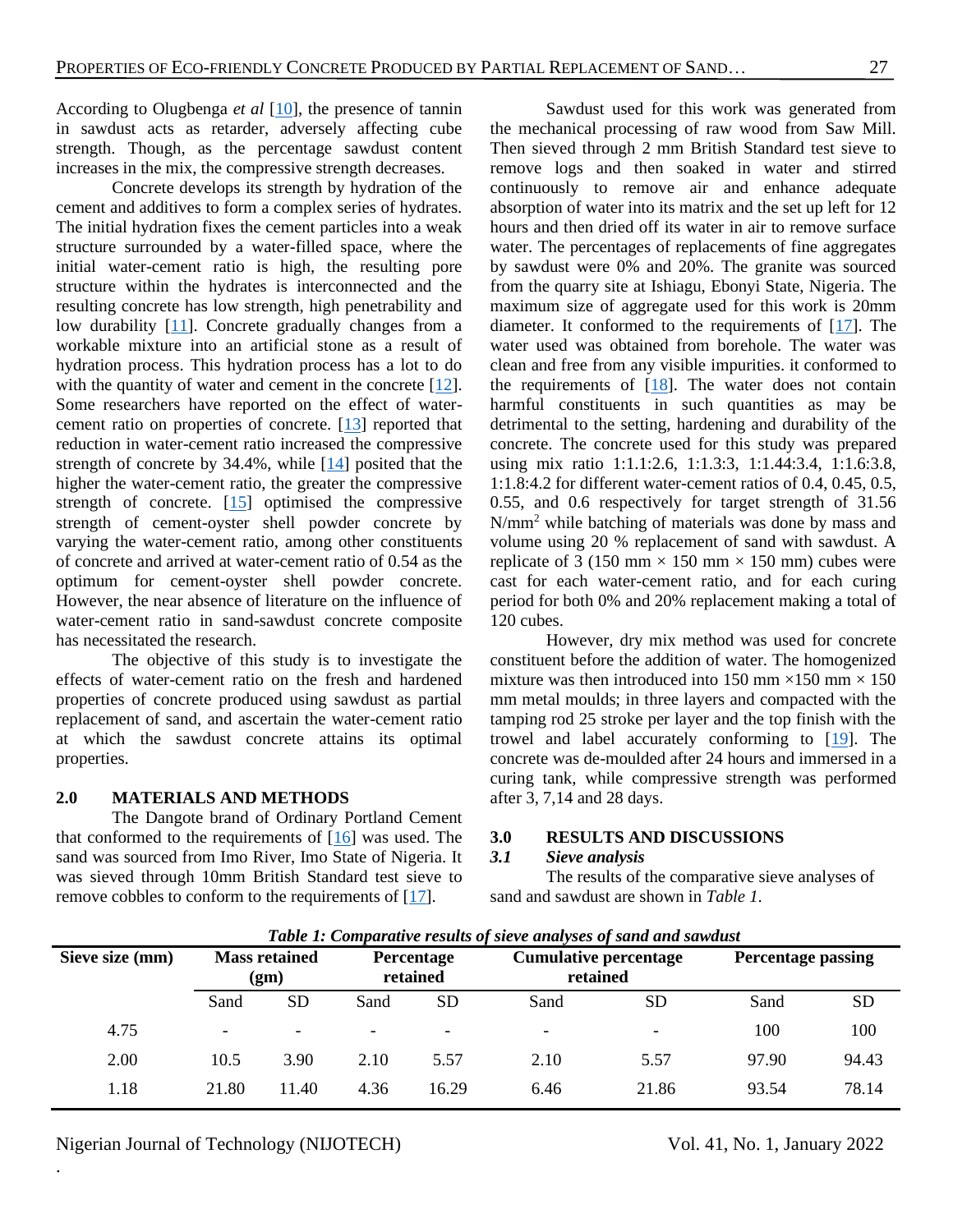| Sieve size (mm) | <b>Mass retained</b><br>(gm) |       | <b>Percentage</b><br>retained |       | <b>Cumulative percentage</b><br>retained |       | <b>Percentage passing</b> |          |
|-----------------|------------------------------|-------|-------------------------------|-------|------------------------------------------|-------|---------------------------|----------|
| 0.6             | 85.20                        | 22.90 | 17.04                         | 32.71 | 23.50                                    | 54.57 | 76.50                     | 45.43    |
| 0.425           | 105.00                       | 16.30 | 21.00                         | 23.29 | 44.50                                    | 77.86 | 55.50                     | 22.14    |
| 0.15            | 260.5                        | 13.10 | 52.10                         | 18.71 | 96.60                                    | 96.57 | 3.40                      | 3.43     |
| 0.075           | 12.20                        | 1.80  | 2.44                          | 2.57  | 99.04                                    | 99.14 | 0.96                      | 0.86     |
| Pan             | 4.80                         | 0.0   | 0.96                          | 0.86  | 100                                      | 100   | 0                         | $\Omega$ |

From the particle size distribution *Table 1*, the sawdust will act as sand and even as mineral fillers by virtue of the distribution. The coefficient of curvature, *Cc* of sand and sawdust used in this study were 2.23 and 2.88 respectively. This shows that both sand and sawdust were well graded sand as they fell within the range of 1 and 3 specified by [\[20\]](#page-5-6). The grading curves are shown in Figure 1.



**Figure 1:** Grading Curves for Sand and Sawdust

#### *3.2 Slump of fresh concrete*

The values obtained from the slump test correspond to the designed slump range of  $10 - 30$ mm. It can be seen from *Figure 2*, that the slump increases as the water cement ratio increase for both 0 % and 20 % replacement of sand with sawdust. The slump of 0 % replacement is approximately 1.04 times higher than 20 % replacement showing that workability is reduced in sandsawdust concrete. This is attributable to increase in surface area, as well as high water absorption of sawdust introduced into the concrete.



**Figure 2:** Comparative Variation of slump of concrete with water-cement ratio

### *3.3 Water absorption of concrete*

The variation in water absorption as the watercement ratio and curing age vary is shown in *Table 2.* It is observed from *Table 2* that the water absorption capacity of both standard and sawdust concrete decreases as the curing period increases from 3 to 28 days. This is attributable to more water being absorbed at greater rate in the early days of hydration than at later days, when the specimens are somewhat saturated. In addition, water absorption of sawdust concrete is significantly more than those of normal concrete. On the average, the comparative water absorption of sawdust concrete is from  $1.5 - 2.3$ times  $(150 - 230%)$  those of normal concrete. However, water absorption increases as water-cement ratio increases from 0.4 to 0.6 due to more quantity of cement which requires more water for hydration. It can be observed that sawdust concrete has higher water absorption capacity than the standard concrete.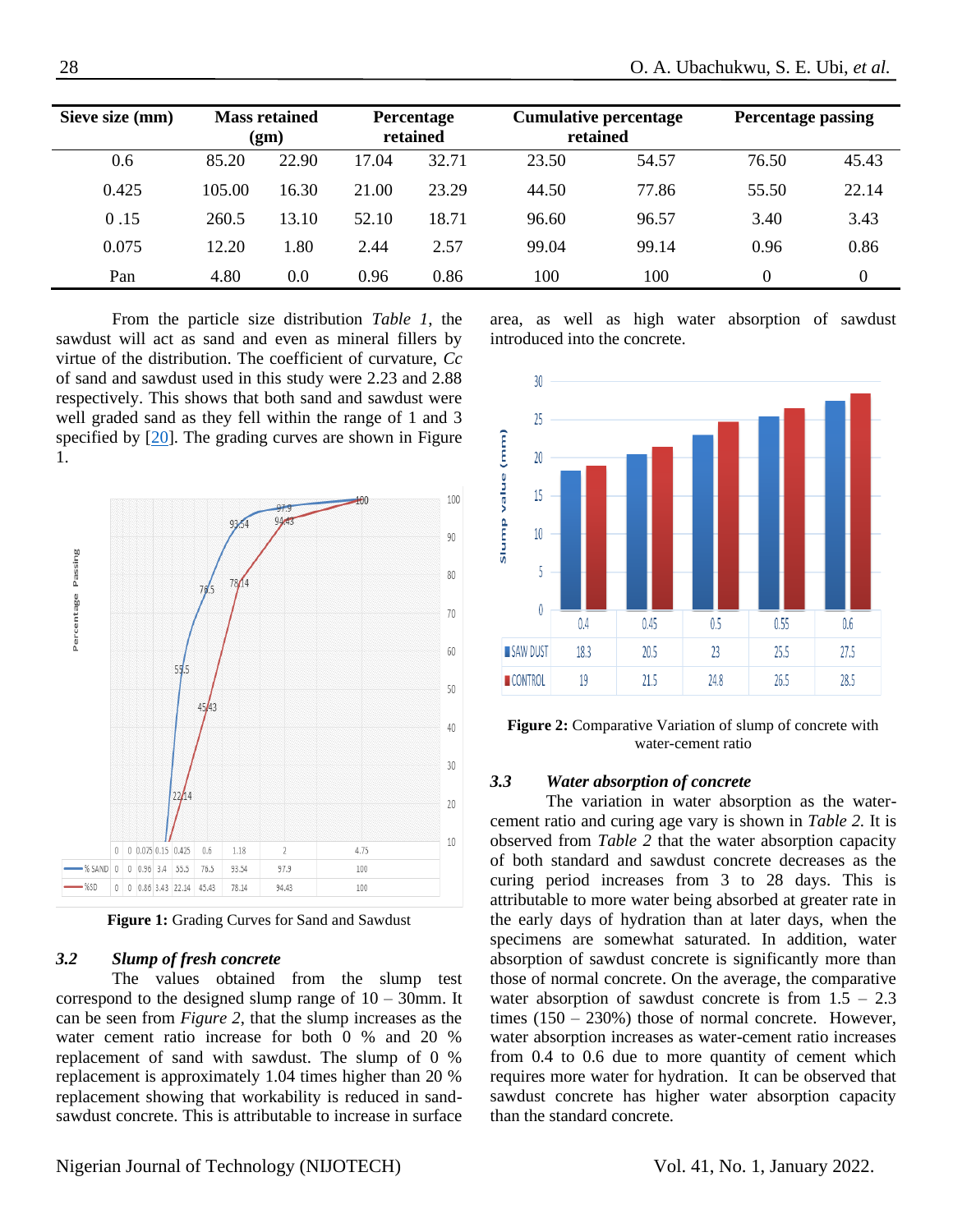| Water-cement<br>ratio | Water absorbed for<br>standard concrete (kg) |        |         |         | Water absorbed for<br>sawdust concrete (kg) |        |         |         |
|-----------------------|----------------------------------------------|--------|---------|---------|---------------------------------------------|--------|---------|---------|
| <b>Age</b>            | 3 days                                       | 7 days | 14 days | 28 days | 3 days                                      | 7 davs | 14 days | 28 days |
| 0.4                   | 0.072                                        | 0.07   | 0.068   | 0.066   | 0.18                                        | 0.16   | 0.13    | 0.10    |
| 0.45                  | 0.078                                        | 0.074  | 0.072   | 0.07    | 0.20                                        | 0.18   | 0.15    | 0.14    |
| 0.5                   | 0.08                                         | 0.078  | 0.073   | 0.071   | 0.23                                        | 0.21   | 0.18    | 0.16    |
| 0.55                  | 0.085                                        | 0.08   | 0.077   | 0.075   | 0.26                                        | 0.24   | 0.20    | 0.18    |
| 0.6                   | 0.09                                         | 0.088  | 0.083   | 0.08    | 0.30                                        | 0.28   | 0.25    | 0.22    |

**Table 2:** Comparative water absorption by standard and sand-sawdust concrete

## *3.4 Compressive strength of standard and sandsawdust concretes*

The compressive strength of standard concrete for various water-cement ratio and curing age are given in *Figure 3.*



Figure 3: Compressive strength of standard concrete versus water-cement ratio

The compressive strength of concrete increases with increase in age. 0.4 and 0.5 water-cement ratio have the values of  $31.26$  N/mm<sup>2</sup> and  $31.48$  N/mm<sup>2</sup> which are above the target mean strength which makes them the optimum water cement ratio. The compressive strength of concrete reduces as the water cement ratio increases above 0.5. There is approximately 6.4% decrease in strength as the water-cement ratio is increased from 0.4 to 0.45.

Comparing the compressive strength of sawdust concrete from *Figure 4*, the water-cement ratio of 0.4 and 0.5 have the values of 22.82 N/mm<sup>2</sup> and 21.56 N/mm<sup>2</sup> which are approximately the same and the highest value making them also the optimum water cement ratio. However, the strength of 0.4 water cement ratio increased by 16.2 % within  $14 - 28$  days curing. Nevertheless, for 0.6 and 0.55 water cement ratio the strength of the

concrete reduced by 10.8 % after 14 days curing. Water cement ratio of 0.5 showed a continuous, progressive and approximately uniform increase in the strength as the curing period increases.



**Figure 4:** Compressive strength of sand-sawdust concrete versus water-cement ratio

However, the highest value of sawdust concrete is 22.83 N/mm<sup>2</sup> at 0.4 water-cement ratio while that of standard concrete is  $31.48 \text{ N/mm}^2$  at 0.5 water/cement ratio which shows that the strength decreased by 16 %. There is an anomalous variation in the compressive strength of the sawdust concrete at 14 and 28 days curing period for 0.55 and 0.6 water/cement ratio, this can be attributed to the fact that sawdust is a lignocellulolistic material that decomposes in the presence of water. This component that decomposes affects the overall strength of the concrete. Also, sawdust differs in its physical properties from sand and the way sand will easily mix with cement is different from the way sawdust mix. This also infers that sawdust content which increased the water

.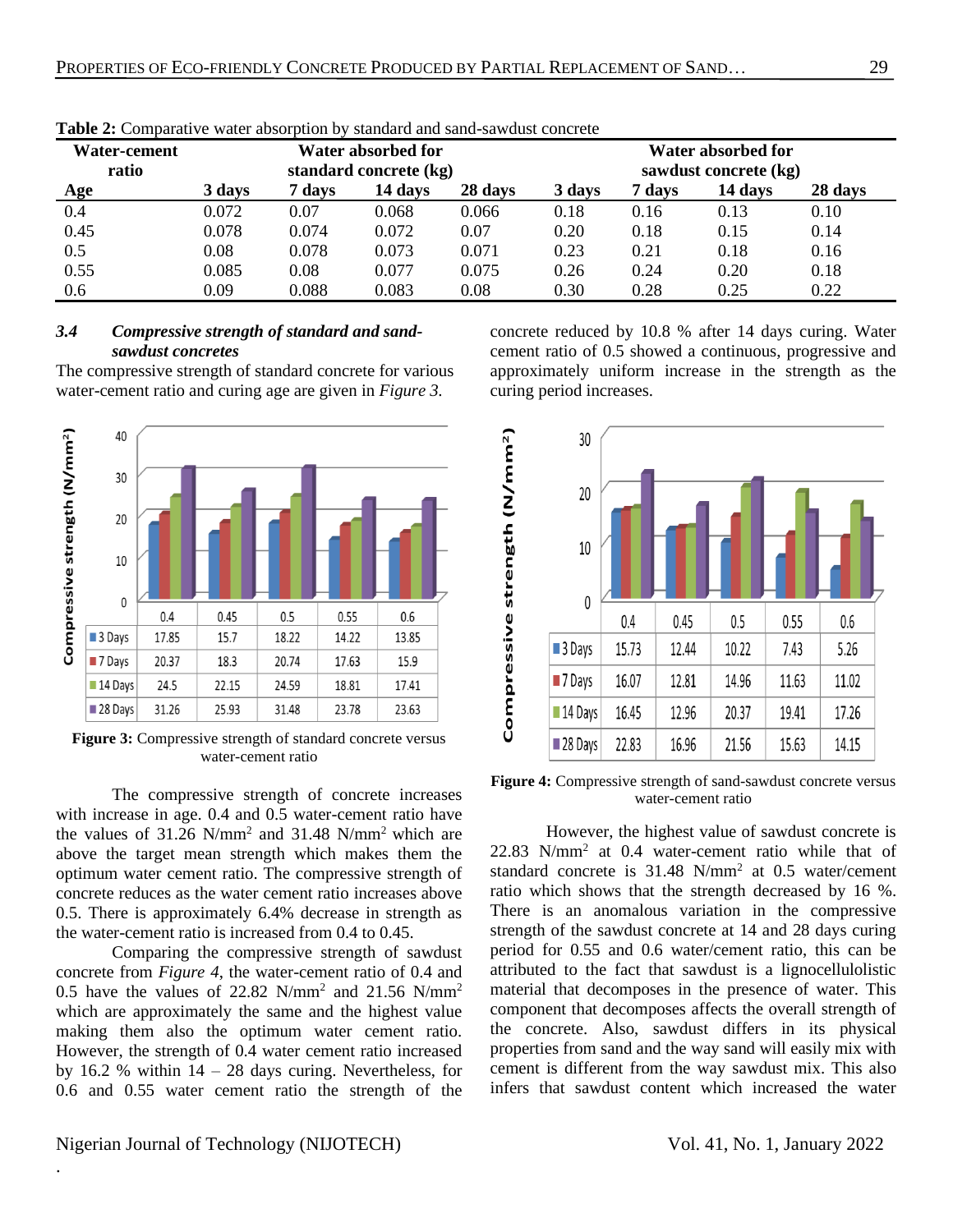absorption of concrete. Hence, leaving very little for hydration, thereby caused corresponding decrease in compressive strength.

## **4.0 CONCLUSION**

The following conclusion can be drawn from the foregoing results and discussions:

- (a) Concrete with 20% sawdust and 0% sawdust replacement yielded the optimal result at water cement ratio of 0.4 and 0.5 respectively, which implies that water-cement ratio above 0.5 is not recommended.
- (b) The slump value increased as the water cement ratio increased from 0.4 to 0.6 for both 0% and 20% which entails that workability increases. Hence, ease of compaction is enhanced.
- (c) The sand-sawdust concrete has higher capacity to absorb water than the standard concrete; hence, should be used in the superstructure, lightweight and ecofriendly structures preferably.
- (d) The compressive strengths of both standard and sand-sawdust concrete were appreciably high above the designed strength for 0.4 and 0.5 watercement ratios.
- (e) The utilization of this wood material for construction work will in turn reduce its effect as environmental pollutant and emission of gases which causes global warming when they are being burned or allowed to decay thereby facilitating a healthy environment.

## **RECOMMENDATION**

Owing to the lignocellulolistic nature of sawdust and its higher water absorption rate, sand-sawdust concrete should be used for superstructure in addition to its usage for lightweight and eco-friendly structures. Its usage in substructure is not encouraged.

#### **REFERENCES**

- <span id="page-4-0"></span>[1] Divatar Y. Manjunath S. and Aswath M. U. "Experimental investigation on behaviour of concrete with the use of granite fines", *International Journal of Advance Engineering Research,* 1(4), 2012.
- <span id="page-4-1"></span>[2] Onwuka, L.O. Anyaogu, L. Chijioke C. Okoye, P C., "Prediction and of compressive strength of sawdust ash-cement concrete using Scheffe's simpex design", *International Journal of Scientific and Research Publications*, 3(5), 2013, pp 1-9.
- <span id="page-4-2"></span>[3] Ubachukwu, O. A. Okafor, F. O. Nwokoukwu, K. B. and Esochaghi, K. P., "Performance of sand-crushed oyster shells blended fine aggregates in concrete:

<span id="page-4-3"></span>waste management perspective in Nigeria", *Nigerian Journal of Technology* 40(1), pp. 13-18. <https://dx.doi.org/10.4314/njt.v40i1.3>

- [4] Neville, A. M., *Properties of concrete*, fifth edition, Pearson Education Limited England, 2011, pp 57- 59, pp. 270-272.
- <span id="page-4-4"></span>[5] Ayeni, I. S. and Ayodele, F.O., "Compressive strength evaluation of concrete: A paradigmatic use of Waste (Sawdust and Cow Dung)", *International Journal of Engineering Sciences & Research Technology*, 4(10), 2015, pp 13-18.
- <span id="page-4-5"></span>[6] Jimoh, A. A. and Ibitolu, B. J., "Characterization and Grading of Three Selected Timber Species Grownin Kwara State Nigeria According to EN 338 (2009) for Structural Use", *Nigerian Journal of Technology*, 37(2), 2018, pp. 322-329
- <span id="page-4-6"></span>[7] Adebakin, I. H. Adeyemi, A. A. Adu, J. T. Ajayi, F. A. Lawal, A. A. Ogunrinola O. B. "Uses of sawdust as admixture in production of lowcost and lightweight hollow sandcrete blocks, *American" Journal of Scientific and Industrial Research,* 2012
- <span id="page-4-7"></span>[8] Ganiron, T. U., "Utilization and end users' acceptability of compressed lahar sediment blocks as wall panel for low-cost housing", *WSEAS Transactions on Environment and Development*, 9(3), 2013.
- <span id="page-4-8"></span>[9] Aswini, R. Priya, D. D. Hamaira, M. R. and Madhumathi, B., "Experimental Study on Partial Replacement of Sand by Sawdust in Paver Blocks", *International Journal of Advanced Research in Basic Engineering Science and Technology*, 5, 2019, pp. 88-91.
- <span id="page-4-9"></span>[10] Olugbenga, J. O. Seun, D. O. Sunmbo, P. A., "Investigation of properties of concrete using sawdust as partial replacement for sand", *Civil and Environmental Research*, 6(2), 2014, pp 35-42.
- <span id="page-4-10"></span>[11] Nyiutsa, S. A. Aondowase, J. S. Ameh P. A. Josephat, C. E. and Paul, T. A., "Effect of watercement ratio on the compressive strength of gravelcrushed over burnt bricks concrete", *Civil and Environmental Research*. 3(4), 2013, pp 74-80.
- <span id="page-4-11"></span>[12] Hoornahad, H. K. Eduardus A. B. and Van, B. K., "Towards the development of self-compacting noslump concrete mixtures", *Építő anyag – Journal of Silicate Based and Composite Materials*, 67(4), (2015), pp. 135–138. [http://dx.doi.org/10.14382/epitoanyag](http://dx.doi.org/10.14382/epitoanyag-jsbcm.2015.22)[jsbcm.2015.22](http://dx.doi.org/10.14382/epitoanyag-jsbcm.2015.22)
- <span id="page-4-12"></span>[13] Shamsai, A. Rahmani, K. Peroti K. S. and Rahemi, L., "The Effect of water- cement ratio on compression and abrasion strength of the nano silica concretes". *World Applied Sciences Journal* 17(4),